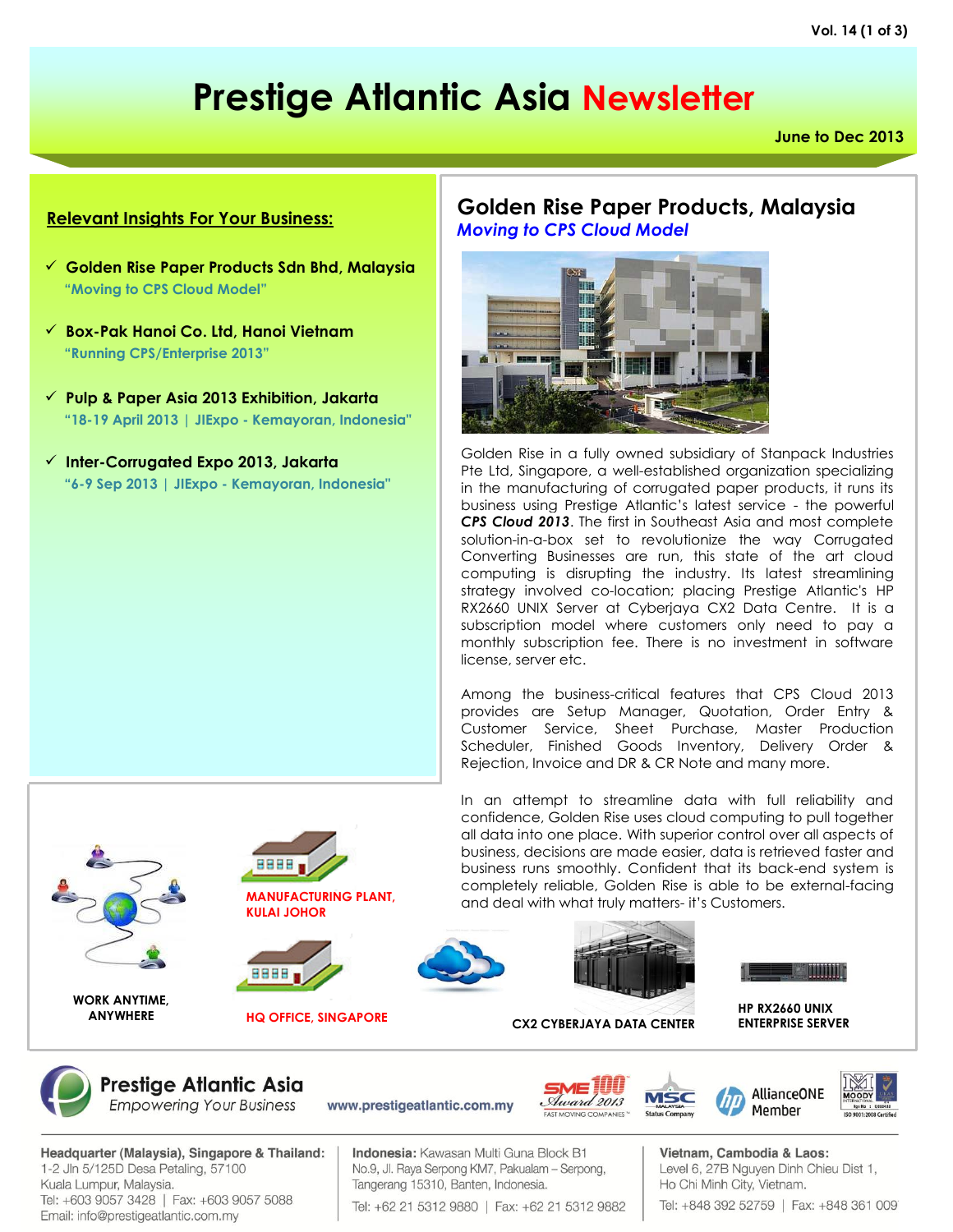#### **Box-Pak Hanoi Co Ltd, Hanoi Vietnam** *Running CPS/Enterprise 2013*





The demand for packaging materials are fast growing in Vietnam, prompting Carton manufacturer Box-Pak (M) Bhd to invest in a second factory in Vietnam. Looking out for new markets, Box-Pak (Hanoi) Co Ltd, a subsidiary of the Malaysian company is building a RM60 million factory at the Bac Ninh Industrial Park in Hanoi. Aiming to grow by 20%, the company is aggressively streamlining its operations so that it can grow faster to capture bigger markets.

To help achieve such big goals and to be the "preferred corrugated carton manufacturer in the region", Box-Pak relies on *CPS/ Enterprise 2013* that runs on HP RX2800 i2 Enterprise Unix Server. Roping in decades of expertise from Prestige Atlantic, the CPS Enterprise 2013 gives the company full control over its operations. From tracking sales order to analyzing sales trends, from counting costs to controlling inventory, from receiving periodical reports to fine turning work order and schedules, CPS Enterprise 2013 is forming the core of the company's operations. Not only that, by linking its system to a DECC controlling software called the Challenger System, Box-Pak Hanoi is able to reap the benefits of a specialized corrugator scheduling and integrations system. The results were impressive. With the Challenger giving real time results, Box-Pak Hanoi is able to integrate its systems into one single engine, cutting out many time-consuming and ineffective overlaps. With a complicated system made simple, the front users are able to focus on using the system instead of spending time figuring the system.

With a new market to conquer, Prestige Atlantic is a reliable partner to ensure all systems run perfectly, and that Box-Pak Hanoi has all the resources it needs to gain new customers.